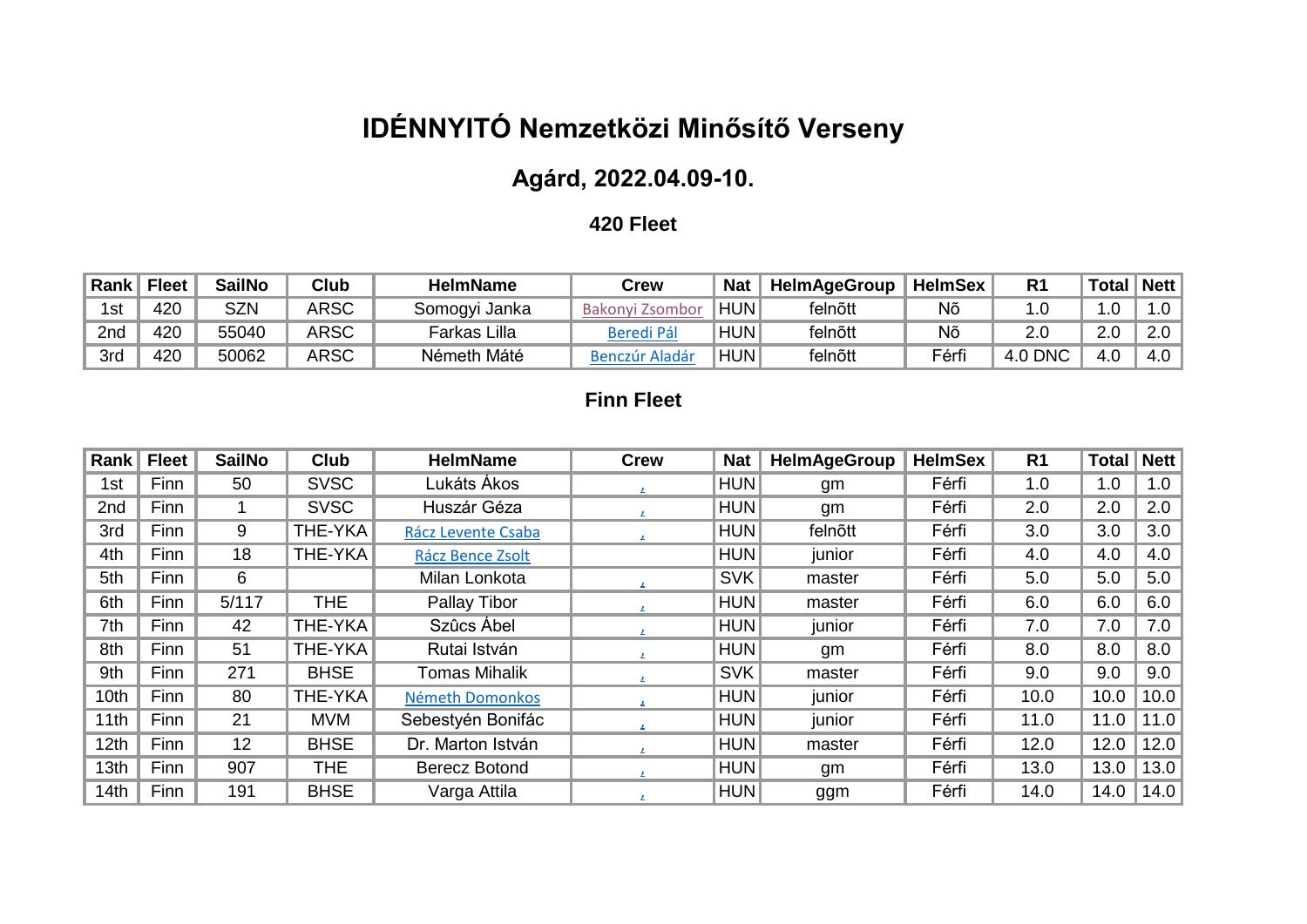| 15th | Finn | aug.45    | <b>ARSC</b> | Mészáros Zsolt       | HUN        | master  | Férfi | 15.0     | 15.0 | 15.0 |
|------|------|-----------|-------------|----------------------|------------|---------|-------|----------|------|------|
| 16th | Finn | 6         | <b>BHSE</b> | Demeczky Mihály      | HUN        | ggm     | Férfi | 16.0     | 16.0 | 16.0 |
| 17th | Finn | 150       | <b>SVSC</b> | Csányi Zoltán        | HUN        | gm      | Férfi | 17.0     | 17.0 | 17.0 |
| 18th | Finn | 45/ITA 95 | <b>ARSC</b> | Evetovic Dávid       | HUN        | felnõtt | Férfi | 18.0     | 18.0 | 18.0 |
| 19th | Finn | 73/Fra11  | <b>BHSE</b> | Kálló György         | HUN        | gm      | Férfi | 19.0     | 19.0 | 19.0 |
| 20th | Finn | 2         | <b>ARSC</b> | Sipos Péter          | HUN        | ggm     | Férfi | 20.0     | 20.0 | 20.0 |
| 21st | Finn | 69        | <b>BHSE</b> | <b>Stadler Csaba</b> | HUN        | gm      | Férfi | 21.0     | 21.0 | 21.0 |
| 22nd | Finn | 14/Fra117 | <b>ARSC</b> | Bíró Béla            | HUN        | gm      | Férfi | 22.0     | 22.0 | 22.0 |
| 23rd | Finn | 777       | <b>OVE</b>  | Rátosi Péter         | HUN        | gm      | Férfi | 23.0     | 23.0 | 23.0 |
| 24th | Finn | 111       | <b>BHSE</b> | Ujvári Gábor         | HUN        | gm      | Férfi | 24.0     | 24.0 | 24.0 |
| 25th | Finn | 140       | <b>THE</b>  | Mészáros Gábor       | HUN        | legend  | Férfi | 25.0     | 25.0 | 25.0 |
| 26th | Finn | 95        | <b>OVE</b>  | Farkas József        | HUN        | legend  | Férfi | 26.0     | 26.0 | 26.0 |
| 27th | Finn | 6-GER     | <b>BHSE</b> | Szomor József        | HUN        | gm      | Férfi | 27.0     | 27.0 | 27.0 |
| 28th | Finn | 524       | <b>SVSK</b> | Kónya Balázs         | <b>HUN</b> | felnõtt | Férfi | 31.0 DNC | 31.0 | 31.0 |
| 28th | Finn | 161       | <b>BHSE</b> | Zimmermann Botond    | HUN        | master  | Férfi | 31.0 DNC | 31.0 | 31.0 |
| 28th | Finn | 14        | <b>ARSC</b> | Hazai Péter          | <b>HUN</b> | ggm     | Férfi | 31.0 UFD | 31.0 | 31.0 |

### **Kalóz Fleet**

| ⊦Rank | $F$ leet | <b>SailNo</b> | Club        | HelmName           | $\mathsf{Jrew}$ | <b>Nat</b> | <b>HelmAgeGroup</b> | <b>HelmSex</b> |    | <b>Total</b> | <b>Nett</b> |
|-------|----------|---------------|-------------|--------------------|-----------------|------------|---------------------|----------------|----|--------------|-------------|
| 1st   | kalóz    | 25            | <b>MAFC</b> | aiti<br>Imre       |                 | <b>HUN</b> | felnõtt             | Férfi          |    | .0           | $\cdot$ .0  |
| 2nd   | kalóz    | 256           | <b>MAFC</b> | Péter<br>Szaniszló | nn.<br>)anıe    | <b>HUN</b> | felnõtt             | Férfi          | ے. | 2.0          | 2.0         |

## **ILCA4 Fleet**

| Rank | $F$ leet   | <b>SailNo</b> | Club    | <b>HelmName</b> | Crew | <b>Nat</b> | <b>HelmAgeGroup</b> | <b>HelmSex</b> | D,<br>ĸ | <b>Total</b> | Nett |
|------|------------|---------------|---------|-----------------|------|------------|---------------------|----------------|---------|--------------|------|
| 1st  | lil<br>CA4 | 213118        | THE-YKA | Andrik Artúr    |      | <b>HUN</b> | junior              | Férfi          |         |              | ۰υ   |
| 2nd  | IL<br>CA4  | 201130        | MVM     | Szathmáry Bence |      | <b>HUN</b> | junior              | Férfi          | 2.0     | ົ<br>2.J     | Z.V  |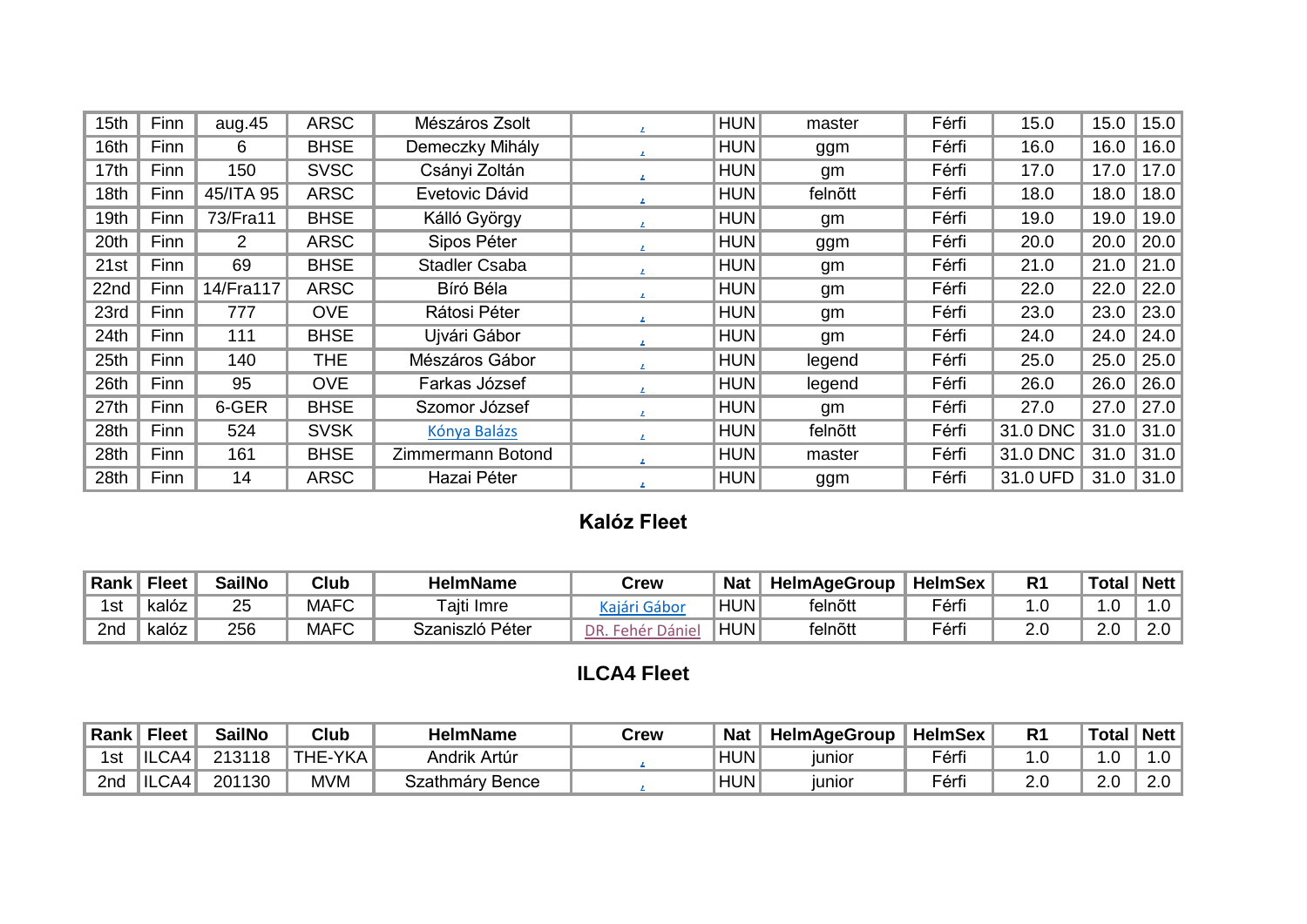| 3rd  | ILCA4 | 213108 | <b>MVM</b>     | Molnár Emese Lilla       | HUN | junior | Nõ    | 3.0             | 3.0  | 3.0  |
|------|-------|--------|----------------|--------------------------|-----|--------|-------|-----------------|------|------|
| 4th  | ILCA4 | 213106 | <b>MVM</b>     | Kátai Boglárka           | HUN | junior | Nõ    | 4.0             | 4.0  | 4.0  |
| 5th  | ICAA  | 218110 | THE-YKA        | Deák Zsófi               | HUN | junior | Nõ    | 5.0             | 5.0  | 5.0  |
| 6th  | ICAA  | 213187 | <b>THE-YKA</b> | Simon-P. Iván            | HUN | junior | Férfi | 6.0             | 6.0  | 6.0  |
| 7th  | ILCA4 | 204896 | <b>ARSC</b>    | Gábos-Barsi Botond       | HUN | junior | Férfi | 7.0             | 7.0  | 7.0  |
| 8th  | ILCA4 | 152468 | <b>ARSC</b>    | Hinsenkamp Ottó          | HUN | junior | Férfi | 8.0             | 8.0  | 8.0  |
| 9th  | ILCA4 | 203058 | THE-YKA        | Darvai Gergely           | HUN | junior | Férfi | 9.0             | 9.0  | 9.0  |
| 10th | ILCA4 | 210519 | <b>MVM</b>     | Schriffert Péter Marcell | HUN | junior | Férfi | 10.0            | 10.0 | 10.0 |
| 11th | ICAA  | 21310  | <b>MVM</b>     | Solymos Dorka            | HUN | junior | Nõ    | 11.0            | 11.0 | 11.0 |
| 12th | ICAA  | 213107 | THE-YKA        | Lévay Levente            | HUN | junior | Férfi | 12.0            | 12.0 | 12.0 |
| 13th | ILCA4 | 208731 | <b>MVM</b>     | Katona Lotti             | HUN | junior | Nõ    | 13.0            | 13.0 | 13.0 |
| 14th | ILCA4 | 213182 | THE-YKA        | Pálinkás Imola           | HUN | junior | Nõ    | <b>15.0 UFD</b> | 15.0 | 15.0 |

## **ILCA5 Fleet**

| Rank | <b>Fleet</b> | <b>SailNo</b> | <b>Club</b> | <b>HelmName</b>  | <b>Crew</b> | <b>Nat</b> | <b>HelmAgeGroup</b> | <b>HelmSex</b> | R <sub>1</sub> | <b>Total</b> | <b>Nett</b> |
|------|--------------|---------------|-------------|------------------|-------------|------------|---------------------|----------------|----------------|--------------|-------------|
| 1st  | ILCA5        | 213110        | THE-YKA     | Cserveni Dániel  |             | HUN        | junior              | Férfi          | 1.0            | 1.0          | 1.0         |
| 2nd  | ILCA5        | 213102        | THE-YKA     | Majoros Balázs   |             | HUN        | junior              | Férfi          | 2.0            | 2.0          | 2.0         |
| 3rd  | ILCA5        | 213180        | THE-YKA     | Nagy Réka        |             | HUN        | junior              | Nõ             | 3.0            | 3.0          | 3.0         |
| 4th  | ICA5         | 213100        | THE-YKA     | Décsi András     |             | HUN        | junior              | Férfi          | 4.0            | 4.0          | 4.0         |
| 5th  | ILCA5        | 213101        | THE-YKA     | Virág Balázs     |             | HUN        | junior              | Férfi          | 5.0            | 5.0          | 5.0         |
| 6th  | ILCA5        | 193476        | <b>ARSC</b> | Cseh István      |             | HUN        | junior              | Férfi          | 6.0            | 6.0          | 6.0         |
| 7th  | ILCA5        | 213114        | THE-YKA     | Kollár S. Kornél |             | HUN        | junior              | Férfi          | 7.0            | 7.0          | 7.0         |
| 8th  | ILCA5        | 189477        | <b>ARSC</b> | Novák Dávid      |             | HUN        | junior              | Férfi          | 8.0            | 8.0          | 8.0         |
| 9th  | ILCA5        | 174858        | <b>ARSC</b> | Fekete Áron      |             | HUN        | junior              | Férfi          | 9.0            | 9.0          | 9.0         |
| 10th | ICA5         | 186202        | <b>ARSC</b> | Horváth Brúnó    |             | HUN        | junior              | Férfi          | 11.0 DNC       | 11.0         | 11.0        |